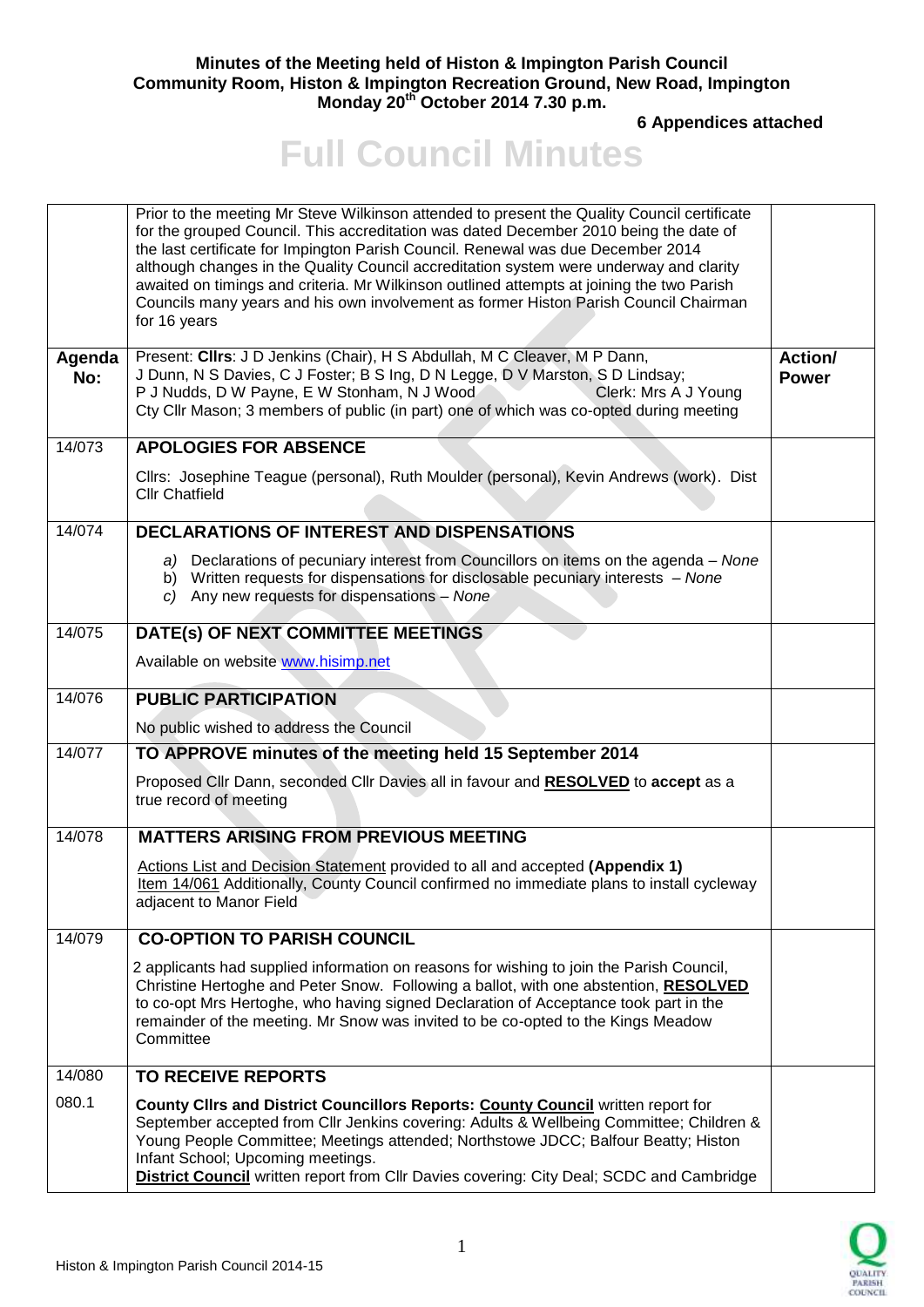|       | City Shared Services; Electoral Review; Orchard Park; Northstowe. Cllr Davies reported          |                 |
|-------|-------------------------------------------------------------------------------------------------|-----------------|
|       | further on Histon Football Club Trees A deliverable scheme had been bought forward with         |                 |
|       | end of year set as end date. Constraints of the site noted. Wildlife Flower Scheme Dist Cllr    |                 |
|       | Davies to look into funding from this scheme towards Brook Improvement plans                    |                 |
|       | Budgeting Pressures Confirmed that Revenue Support grant from Government expected to            |                 |
|       | go to zero by end of decade. Other revenue opportunities were being identified including        |                 |
|       | housing stock. Boundary Review Cllr Davies to investigate details of scope. Cllrs Davies        |                 |
|       | and Stonham had pressed for a review of the original Orchard Park scrutiny report               |                 |
|       | Clerks Report (Pg 1-2) (Appendix 2) accepted                                                    |                 |
| 080.2 | Proposed Cllr Payne, seconded Cllr Lindsay all in favour and RESOLVED, in accordance            |                 |
|       | with its powers under sections 137 and 139 of the Local Government Act 1972, that               | <b>LGA 1972</b> |
|       | Histon & Impington Parish Council in accordance with its powers under sections 137 and          | <b>S137</b>     |
|       | 139 of the Local Government Act 1972, should incur the following expenditure which, in          |                 |
|       | the opinion of the Council, is in the interests of the area or its inhabitants and will benefit |                 |
|       | them in a manner commensurate with the expenditure:- "to donate £100 to the Histon &            |                 |
|       | Impington British Legion to include cost of Poppy Wreath".                                      |                 |
|       | Chairman's Report (Appendix 3) accepted. Noted:                                                 |                 |
| 080.3 | Neighbourhood Plan two further useful meetings held. Steering Committee established.            |                 |
|       | Meeting due 30 October, to define 6-10 major issues. All Parish Councillors invited             |                 |
|       | <b>Other Committee Chair Reports/Items for Decision</b>                                         |                 |
| 080.4 | <b>Environment Committee next meeting due 4 November. Cllr Marston outlined proposals</b>       |                 |
|       | under delegated powers for additional Christmas lighting for 2014, total cost £3451 + VAT.      |                 |
|       | Planned lighting of tree on NE corner would follow in 2015 following treatment of ivy. Cllr     |                 |
|       | Nudds requested budget be included 15-16 for infrastructure at The Copse for Christmas          |                 |
|       | lighting in 2015                                                                                |                 |
|       | Kings Meadow Committee meeting due 1 October postponed, meeting due 10 December.                |                 |
|       | Christmas tree would be ordered as budgeted for                                                 |                 |
|       | Any Working Group/Task & Finish Group Reports                                                   |                 |
| 080.5 | Communication & Engagement Working Party meeting due 13 November                                |                 |
|       | Drainage Task & Finish Report provided by Cllr Payne (Appx 4). Noted. Cty Cllr Mason            |                 |
|       | reported on particular attention being paid to Park Lane stretch during handwork due by         |                 |
|       | SCDC. Cllr Payne advised County Council contractors to meet Pat Matthews SCDC                   |                 |
|       | Drainage Manager to look at culvert in October. Gareth Guest CCC Bridges Manager has            |                 |
|       | agreed to take action on Park Lane culvert if budget allowed. Brook Improvements Cty Cllr       |                 |
|       | Mason raised possible source of private funding which he was pursuing with Cllr Marston.        |                 |
|       | South Road Parish Council was attempting to obtain feedback from SCDC to relay to               |                 |
|       | residents                                                                                       |                 |
|       | Public Art official opening of Homefield Park gates had been held                               |                 |
|       | 20/20 Task & Finish meeting held 16 September (Appx 5)                                          |                 |
|       | <b>Recommendations:</b>                                                                         |                 |
|       | 1. Revised calendar where all Committee meetings and Council meetings would be                  |                 |
|       | on Monday or Tuesday - example provided to all                                                  |                 |
|       | 2. Community Park Project Committee be changed to a Working Party                               |                 |
|       | 3. Reduce Environment, Highways and Recreation Committee memberships to 5+2                     |                 |
|       | ex officio (all currently $7+2$ )                                                               |                 |
|       | Full discussion followed on:                                                                    |                 |
|       | The need for Committee Chairs to meet and discuss Committee structures                          |                 |
|       | Individual Councillors interests, family life commitments. Personal issues with<br>$\bullet$    |                 |
|       | Tuesday meetings                                                                                |                 |
|       | Personal preference of all current members of Highways Committee members for<br>$\bullet$       |                 |
|       | Thursday meetings                                                                               |                 |
|       | The need to increase frequency of Highways & Environment Committees to say 6<br>$\bullet$       |                 |
|       | weekly. Possibility of pre-meeting briefings but fear of loss of democracy and                  |                 |
|       | transparency raised                                                                             |                 |
|       | Benefits of higher number of members to give broader input into the group                       |                 |
|       | Changes in the Parish Council to become more business-like, seen to possibly<br>$\bullet$       |                 |
|       | curb enthusiasm of volunteer councillors                                                        |                 |
|       | The need to finish meetings within a reasonable timeframe if quorum issues to be<br>$\bullet$   |                 |
|       | avoided. Suggestion of time for end of 1 $\frac{1}{2}$ hours (currently 2 hours)                |                 |
|       | Focus on administration by staff resulting in lack of delivery, noting empowerment<br>$\bullet$ |                 |
|       | key                                                                                             |                 |
|       | Suggestion that each Committee could alternate Monday and Tuesday                               |                 |
|       |                                                                                                 |                 |

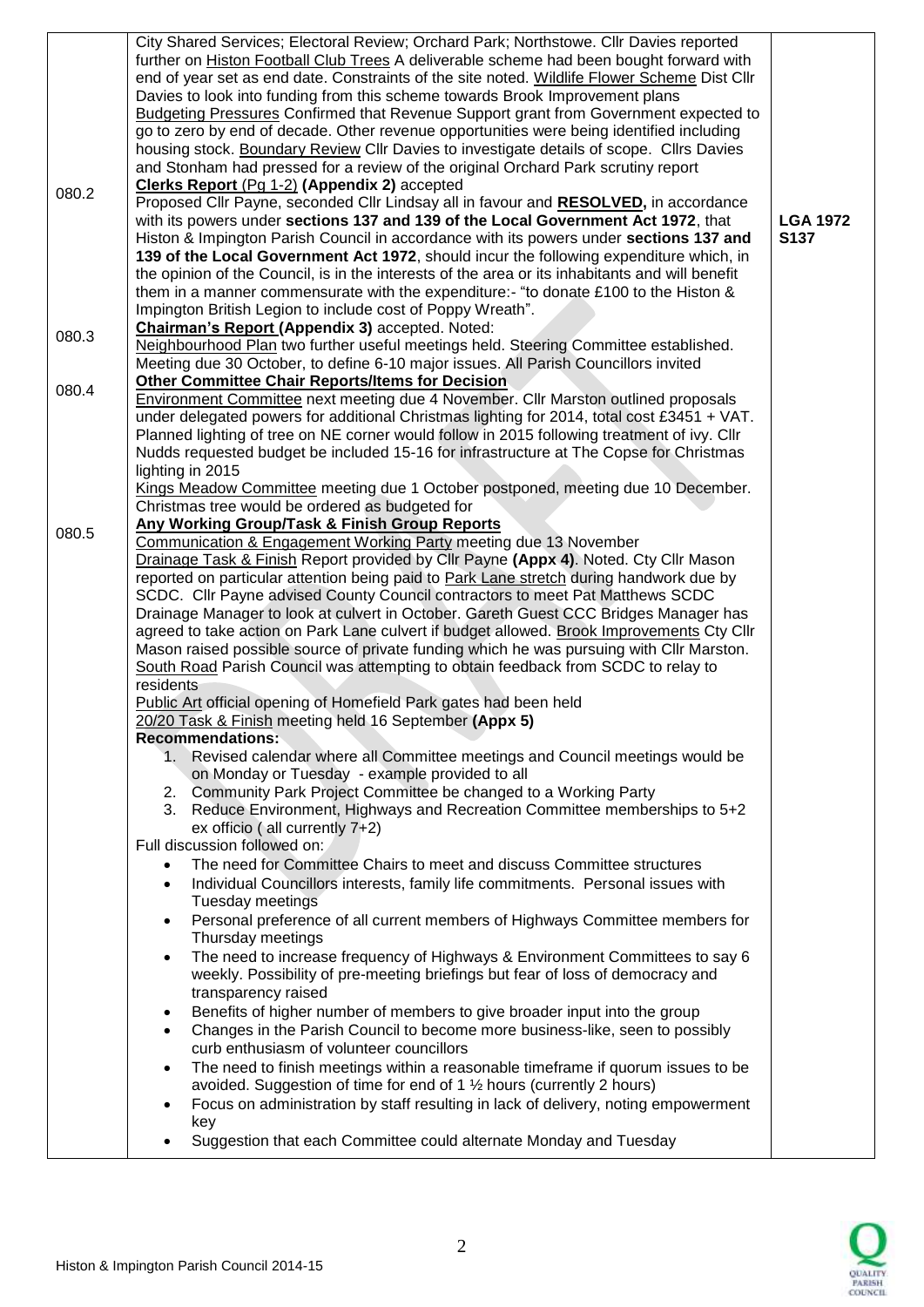| 080.6                   | Praise for practice of including hyperlinks in Planning agendas<br>$\bullet$<br>View that each Committee should operate under different needs "one size does not<br>fit all"<br>Fact that Monday and Tuesday meetings gave office staff a good discipline with<br>$\bullet$<br>minutes and resulting action carried out by end of the week<br>Recommendation for calendar and Committee size deferred for future agenda. 2020<br>Committee to canvas further with Chairs of Committees with a view to bringing any<br>resulting changes to new municipal year<br>Proposed Cllr Davies seconded Cllr Stonham all in favour and RESOLVED to change<br>Community Party Project Committee to Working Party, with same membership<br><b>Resignations from Committees</b><br>Cllr Wood stepped down from Recreation Ground Committee<br>Cllr Nudds stepped down from Planning Committee<br>It was hoped that all vacancies would be filled next agenda<br>Neighbourhood Plan covered in Chair's Report item 080.3 | 2020<br>Project<br>T&F |
|-------------------------|-------------------------------------------------------------------------------------------------------------------------------------------------------------------------------------------------------------------------------------------------------------------------------------------------------------------------------------------------------------------------------------------------------------------------------------------------------------------------------------------------------------------------------------------------------------------------------------------------------------------------------------------------------------------------------------------------------------------------------------------------------------------------------------------------------------------------------------------------------------------------------------------------------------------------------------------------------------------------------------------------------------|------------------------|
| 14/081                  | TO ACCEPT COMMITTEE REPORTS note actions and agree                                                                                                                                                                                                                                                                                                                                                                                                                                                                                                                                                                                                                                                                                                                                                                                                                                                                                                                                                          |                        |
| 081.1<br>081.2          | Planning Committee draft minutes 16 September, 7 October provided to all. Next meetings<br>due 28 October, 11 November<br>Community Park Project draft minutes 17 September provided to all and accepted. Next<br>meeting due 27 November                                                                                                                                                                                                                                                                                                                                                                                                                                                                                                                                                                                                                                                                                                                                                                   |                        |
| 081.3                   | Employment Committee draft minutes 17 September provided to all. Next meeting due 27<br>November                                                                                                                                                                                                                                                                                                                                                                                                                                                                                                                                                                                                                                                                                                                                                                                                                                                                                                            |                        |
| 081.4                   | Highways Committee draft minutes from meeting held 16 October not yet available. Cllr<br>Legge summarised discussion:<br>Acceptance of Zebra crossing design<br>$\bullet$<br>Acceptance of StAC drawings<br>$\bullet$<br>Discussion on 20mph speed limit<br>$\bullet$<br><b>Busway lighting</b><br>$\bullet$                                                                                                                                                                                                                                                                                                                                                                                                                                                                                                                                                                                                                                                                                                |                        |
| 081.5                   | Junior School TRO<br>Recreation Ground Committee minutes from the meeting held 14 October not yet available.<br>Next meeting due 24 November                                                                                                                                                                                                                                                                                                                                                                                                                                                                                                                                                                                                                                                                                                                                                                                                                                                                |                        |
| 081.6                   | Youth Committee draft minutes 13 October provided to all and accepted. Members<br>highlighted positivity of decision to second Youth Worker, resulting in open access youth<br>club                                                                                                                                                                                                                                                                                                                                                                                                                                                                                                                                                                                                                                                                                                                                                                                                                         |                        |
| 14/082                  | TO RECEIVE Finance & Administration Report (Appx 2 Pgs 3,4)                                                                                                                                                                                                                                                                                                                                                                                                                                                                                                                                                                                                                                                                                                                                                                                                                                                                                                                                                 |                        |
| 082.1<br>082.2<br>082.3 | Delegated payment of accounts noted<br>Approve payment of outstanding accounts Proposed Cllr Ing, seconded Cllr Davies all in<br>favour and RESOLVED to approve<br>Amounts paid in and correspondence noted                                                                                                                                                                                                                                                                                                                                                                                                                                                                                                                                                                                                                                                                                                                                                                                                 |                        |
| 082.4                   | Draft minutes 6 October provided to all and accepted. Next meeting due15 December<br>(TBC)                                                                                                                                                                                                                                                                                                                                                                                                                                                                                                                                                                                                                                                                                                                                                                                                                                                                                                                  |                        |
| 14/083                  | <b>TO RECEIVE Recent Correspondence</b>                                                                                                                                                                                                                                                                                                                                                                                                                                                                                                                                                                                                                                                                                                                                                                                                                                                                                                                                                                     |                        |
| 083.1<br>083.2          | Circulation File available on request<br>Letter of introduction from Police Sergeant Mark Rabel, posted onto website. Plans for<br>home safety workshop organised by PCSO Martin 4 December 2014                                                                                                                                                                                                                                                                                                                                                                                                                                                                                                                                                                                                                                                                                                                                                                                                            |                        |
| 083.3                   | SCDC Plain English Account "What we do and how we spend your money doing it" Copies<br>on request                                                                                                                                                                                                                                                                                                                                                                                                                                                                                                                                                                                                                                                                                                                                                                                                                                                                                                           |                        |
| 14/084                  | <b>OTHER MATTERS</b>                                                                                                                                                                                                                                                                                                                                                                                                                                                                                                                                                                                                                                                                                                                                                                                                                                                                                                                                                                                        |                        |
| 084.1<br>084.2          | To adopt Emergency Plan Principles deferred to next agenda<br>To agree design for replacement street lights on The Green - 4 possible schemes details<br>provided. Delegated decision made to accept option 1 of 4 with caveat on realignment with<br>road. Balfour Beatty confirm no liability on Parish Council. Noted due process required via                                                                                                                                                                                                                                                                                                                                                                                                                                                                                                                                                                                                                                                           | Next agenda            |
| 084.3                   | Secretary of State<br>To establish Sustainability Working Party within the Environment Committee in<br>accordance with the Terms of Reference provided to all (Appx 6). Proposed Cllr Marston,<br>seconded CIIr Foster all in favour and RESOLVED to so do. Noted Working Party would to                                                                                                                                                                                                                                                                                                                                                                                                                                                                                                                                                                                                                                                                                                                    |                        |